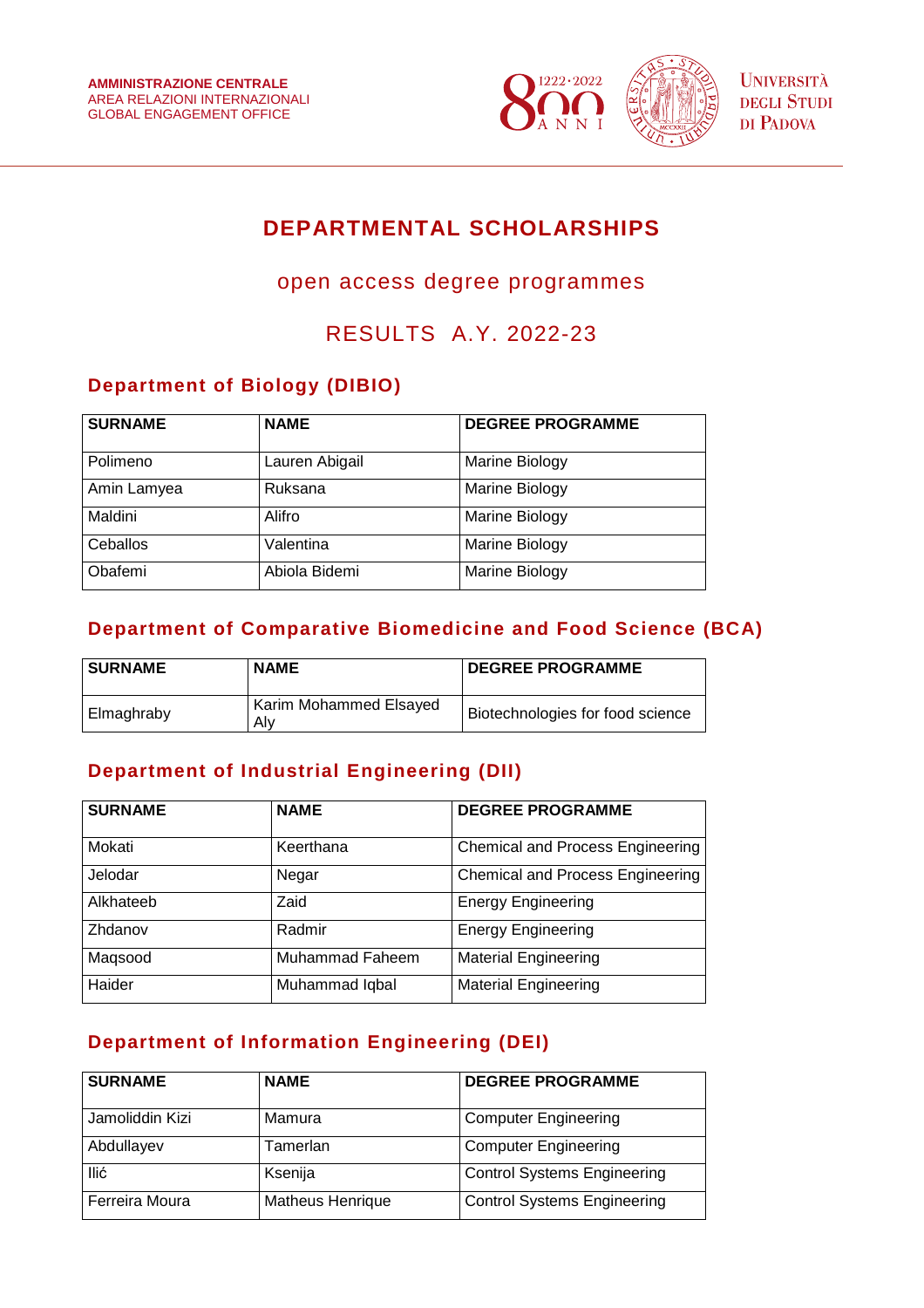#### **AMMINISTRAZIONE CENTRALE UNIVERSITÀ DEGLI STUDI DI PADOVA**

### AREA RELAZIONI INTERNAZIONALI GLOBAL ENGAGEMENT OFFICE

| <b>Bader</b>   | Wafeek       | <b>Electronic Engineering</b>          |
|----------------|--------------|----------------------------------------|
| Baimaganbetova | <b>Biken</b> | <b>Electronic Engineering</b>          |
| Sadirbaeva     | Saodat       | <b>ICT</b> for Internet and Multimedia |
| Tümer          | Duygu        | <b>ICT</b> for Internet and Multimedia |

### **Department of Land, Environment, Agriculture and Forestry (TESAF)**

| <b>SURNAME</b> | <b>NAME</b>   | <b>DEGREE PROGRAMME</b> |
|----------------|---------------|-------------------------|
| l Yimela       | Merga Duguma  | Food and Health         |
| <b>Stone</b>   | Piper Desalvo | <b>Forest Science</b>   |

### **Department of Mathematics (DM)**

| <b>SURNAME</b> | <b>NAME</b> | <b>DEGREE PROGRAMME</b> |
|----------------|-------------|-------------------------|
| Ghaseminia     | Benyamin    | <b>Computer Science</b> |
| Razman         | Reyhaneh    | <b>Computer Science</b> |
| Shoaib         | Muhammad    | Cybersecurity           |
| Ghaseminia     | Benyamin    | Cybersecurity           |
| Elyazori       | Hadeel R A  | Data Science            |
| Ghaseminia     | Benyamin    | Data Science            |
| Yazdonov       | Doniyor     | Mathematics             |
| Kurokboev      | Shokhzod    | <b>Mathematics</b>      |

### **Department of Medicine (DIMED)**

| <b>SURNAME</b> | <b>NAME</b> | <b>DEGREE PROGRAMME</b> |
|----------------|-------------|-------------------------|
| l Ashraf       | Faiza       | Food and Health         |

### **Department of Physics and Astronomy**

| <b>SURNAME</b>      | <b>NAME</b>     | <b>DEGREE PROGRAMME</b>    |
|---------------------|-----------------|----------------------------|
| Myrto               | Magklara        | Astrophysics and Cosmology |
| <b>Cavin Nicole</b> | <b>Brittany</b> | Astrophysics and Cosmology |
| Ghadiri             | Zahra           | Physics of Data            |
| Benito Calviño      | Guillermo       | Physics of Data            |